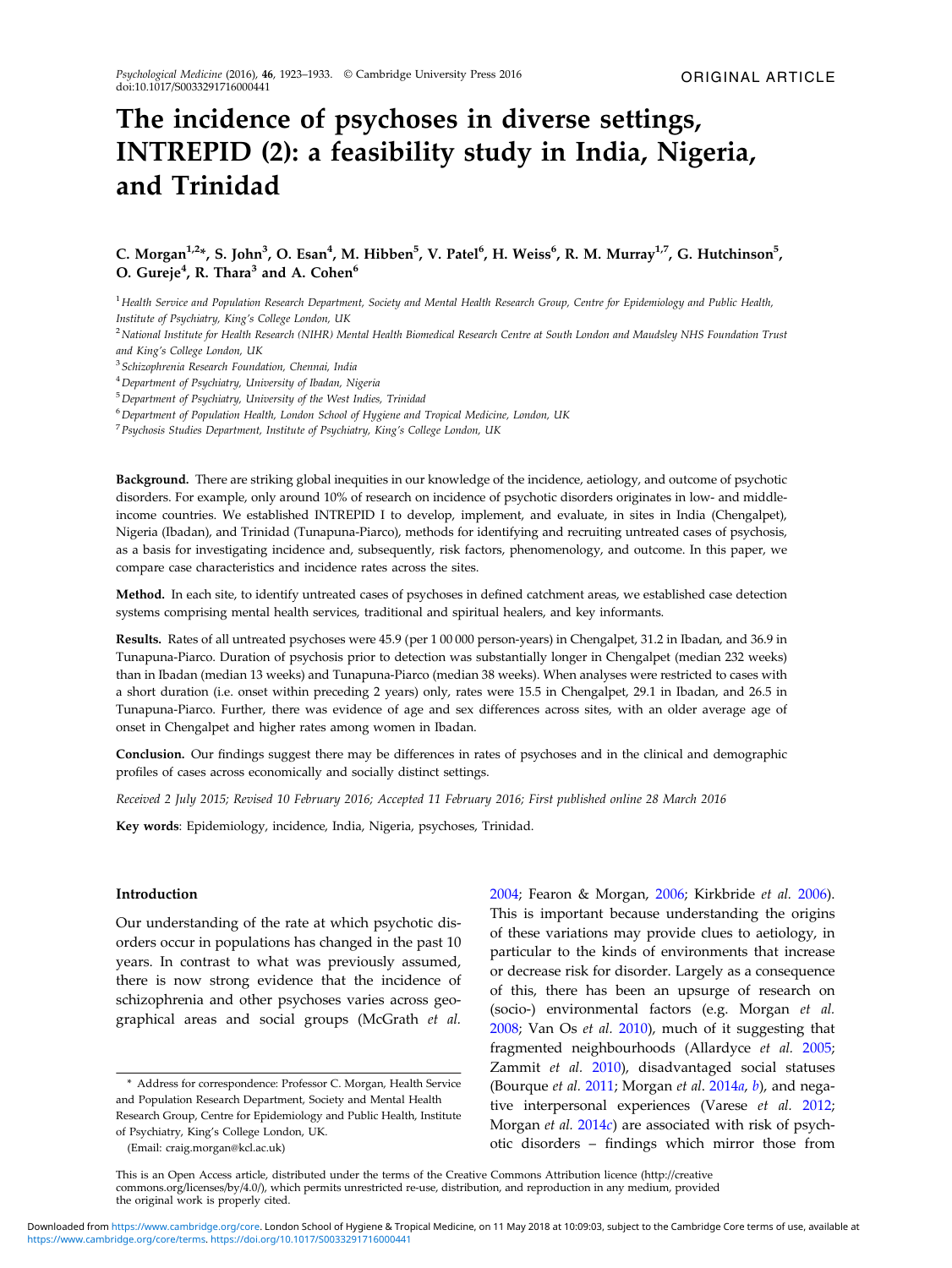much earlier work (e.g. Faris & Dunham, [1939](#page-9-0); Hollingshead & Redlich, [1958\)](#page-9-0). What is remarkable about this research is that it has been conducted in a relatively narrow range of settings, i.e. select centres in high-income countries. It is only a slight exaggeration to say that we know nothing about rates of psychotic disorders in the rest of the world. For example, even in the WHO Ten Country study (Jablensky et al. [1992\)](#page-9-0) the data were sufficient to allow estimates of incidence in only one low- and middle-income country (India). While this remains the case, our understanding of how environments and experiences over the life-course impact on risk and shape the varied manifestations and outcomes of psychotic disorders will be partial.

#### Incidence studies in other places

To clarify the extent and nature of existing findings from incidence studies of psychotic disorder outside, geographically, of North America, Europe, and Australasia, we conducted a review of the relevant literature, first drawing from the review by McGrath et al. ([2004\)](#page-9-0) and then repeating this to cover the period since (i.e. 1 January 2002–31 December 2014).

We identified 14 studies (eight from McGrath et al. [2004,](#page-9-0) six from our search) spread across a wide range of geographical settings ([Table 1\)](#page-2-0). In only one country (Surinam) was there more than one study and a majority (7/12 that provided information) included fewer than 100 cases. Reported incidence rates varied. However, there were no discernible patterns by geographical area and there was considerable heterogeneity in the methods and quality of the studies included, making direct comparisons difficult and limiting what can be inferred about the reasons for variation. For example, there was little consistency in methods for case detection, in age groups covered, and in symptomatic and diagnostic inclusion criteria and assessment. All these aspects of study design influence the number of cases counted and thereby estimated incidence rates. Most importantly, in settings where mental health services are relatively underdeveloped or where access is limited, studies that rely solely on such services inevitably produce biased estimates of incidence. Only six of the 14 studies included in our review attempted to extend casefinding beyond mental health services; in none is any information given about how many cases, if any, were detected through non-mental health service sources.

#### Aims

INTREPID I is a feasibility study. Our aim was to develop, implement, and evaluate, in three sites in India, Nigeria, and Trinidad, methods and strategies

for identifying and recruiting untreated cases of psychosis (i.e. untreated at start of periods of case detection), as a basis for investigating incidence and, subsequently, risk factors (within a case-control design), phenom-enology, and course and outcome (Morgan et al. [2015](#page-9-0)). Here we report on the implementation of and results from case-finding, in particular focusing on: (a) the sources through which cases were identified, (b) clinical and demographic profiles of included cases, and  $(c)$ incidence rates of untreated psychoses of both long (i.e. >2 years) and short (i.e. <2 years) duration.

## Method

INTREPID I is a population-based programme designed to implement and evaluate methods for identifying, assessing, and following untreated cases of psychosis and controls in three sites: Chengalpet (near Chennai), India; Ibadan South East and Ona Ara, Nigeria; and Tunapuna-Piarco, Trinidad (Morgan et al. [2015](#page-9-0)). This programme is, in part, designed to investigate psychoses in the regions and countries from which the majority of migrants to the UK originate, and this primarily determined the choice of countries. The specific sites were chosen to ensure they contained a mix of urban and rural areas.

#### Sites and populations at risk

The sites included in INTREPID I are economically, socially, and culturally diverse (Morgan et al. [2015](#page-9-0); Supplementary Table S1). All are in countries that have experienced recent periods of rapid economic growth and urbanization. However, rates of poverty, literacy, and life expectancy differ. In Nigeria, for example, an estimated 68% live in poverty (i.e. on < \$1.25 per day), compared with around 32% in India and 4% in Trinidad. Life expectancy is also much lower in Nigeria (52 years) than in India (66 years) and Trinidad (70 years). This noted, data on these developmental markers are not available at site level and, given inevitable within-country variations, this means caution is needed in generalizing findings from our study to the country level. In each site, geographically demarcated catchment areas were defined (Supplementary Table S2). In Chengalpet and Tunapuna-Piarco, case-finding was conducted over a 7-month period and in Ibadan over a 6-month period. A 6-month period of case detection was set at the outset, on the basis that this would enable us to identify a sufficient number of cases to evaluate feasibility. Resources allowed us to extend case-finding for 1 month in Chengalpet and Tunapuna-Piarco.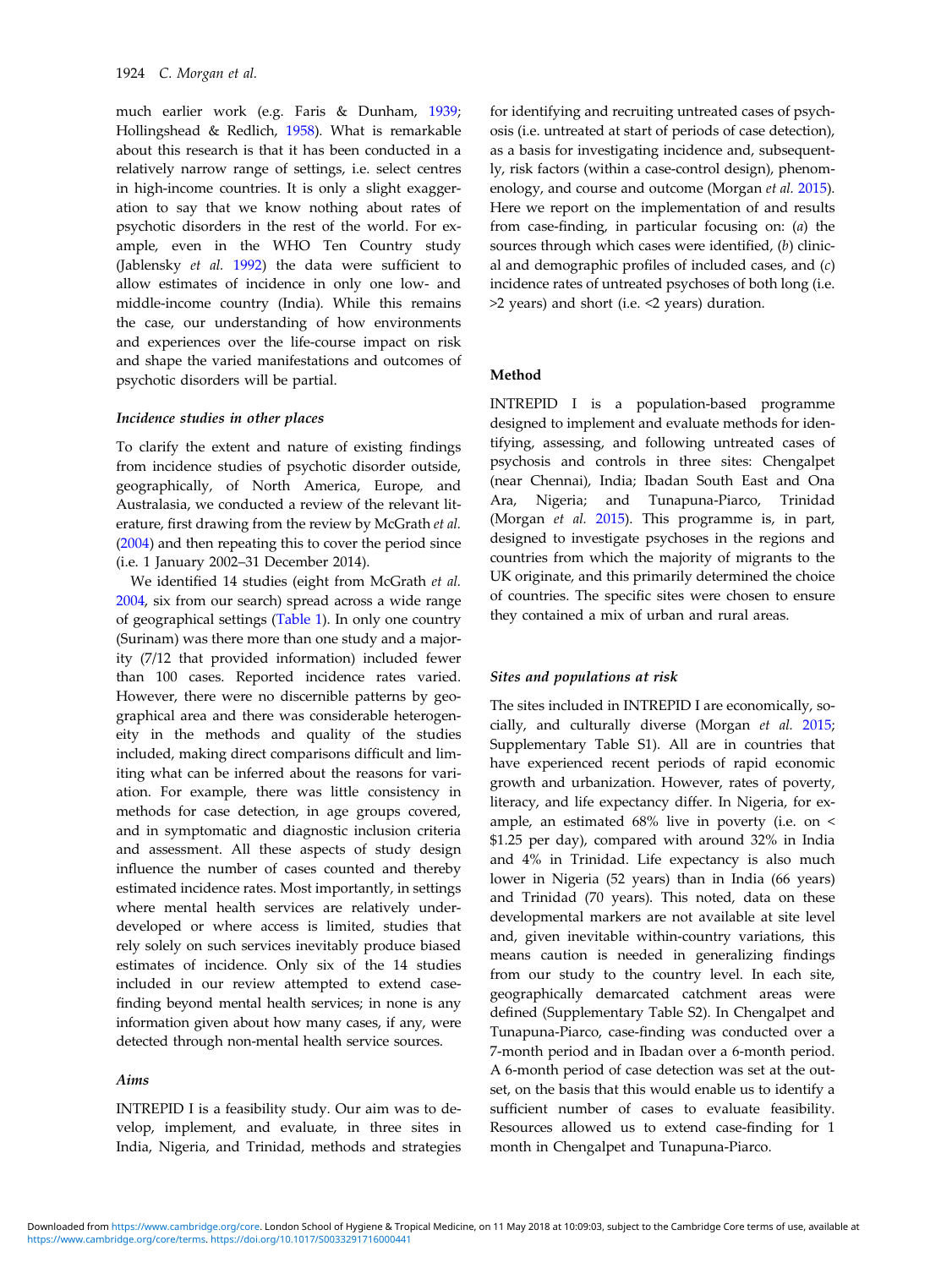| Site                  | Reference                                     | Study<br>date(s) | Age, years       | Diagnostic<br>$group(s)^{b}$ | $\text{Case-finding}^c$ | Population<br>at risk <sup>d</sup> | Years<br>at risk                                    | No. of<br>cases  | Incidence<br>rates <sup>e</sup>                       | Level of<br>development <sup>t</sup> |
|-----------------------|-----------------------------------------------|------------------|------------------|------------------------------|-------------------------|------------------------------------|-----------------------------------------------------|------------------|-------------------------------------------------------|--------------------------------------|
| Beijing, China*       | Yucun et al. (1987)                           | 1974-1979        | $\geqslant$ 15   | Schizophrenia<br>(unclear)   | Community<br>survey     | $\sim$ 190000                      | 5                                                   | Not<br>specified | 11.0                                                  | Upper<br>middle                      |
| Singapore*            | Tsoi & Chen (1979)                            | 1975             | $10 - 80$        | Schizophrenia<br>(clinical)  | First<br>admission      | 1788945                            | 1                                                   | 660              | 29.3                                                  | High                                 |
| Chandigarh,<br>India* | Jablensky et al. (1992);<br>Wig et al. (1993) | 1978-1980        | $15 - 54$        | Schizophrenia<br>(research)  | First contact +         | 205786 urban<br>61 642 rural       | 2<br>$\sqrt{2}$<br>$\overline{2}$<br>$\overline{2}$ | 155<br>54        | 38.0 Broad<br>9.0 Narrow<br>44.0 Broad<br>12.0 Narrow | Lower<br>middle                      |
| Greenland*            | Lynge & Jacobsen<br>(1995)                    | 1980-1983        | $15 - 348$       | Schizophrenia<br>(clinical)  | First<br>admission      | 39012                              | 3                                                   | 37               | 31.6                                                  | High                                 |
| Madras, India*        | Rajkumar et al. (1993)                        | 1987-1988        | $\geqslant$ 15   | Schizophrenia<br>(research   | Community<br>survey     | 25 6 61                            | 1                                                   | 15               | $58.5^{\rm h}$                                        | Lower<br>middle                      |
| Jamaica*              | Hickling &<br>Rodgers-Johnson<br>(1995)       | 1992             | $15 - 54$        | Schizophrenia<br>(research)  | First-contact           | 13 50 000                          | 1                                                   | 317              | 23.6 Broad<br>20.9 Narrow                             | Upper<br>middle                      |
| Surinam               | Hanoeman et al. (2002)                        | 1992-1993        | $15 - 54$        | Schizophrenia<br>(clinical)  | First<br>admission      | 2 2 6 6 9 2                        | $\overline{2}$                                      | 73               | $16.8^{i}$                                            | Upper<br>middle                      |
| Trinidad*             | Bhugra et al. (1996)                          | Not<br>specified | $15 - 54$        | All psychoses<br>(research)  | First contact +         | 2 14 0 48                          | $\mathbf{1}$                                        | 56               | 26.2 All<br>21.5 Broad<br>15.9 Narrow                 | High                                 |
| Barbados*             | Mahy et al. (1999)                            | 1995             | 18-54            | All psychoses<br>(research)  | First contact +         | 142000                             | 1                                                   | 50               | 35.2 All<br>31.7 Broad<br>28.2 Narrow                 | High                                 |
| Taiwan                | Chien et al. (2004)                           | 1997-2001        | $\geqslant$ 15   | Schizophrenia<br>(clinical)  | Insurance<br>register   | 132824                             | 5                                                   | 419              | 63.1                                                  | High                                 |
| Surinam               | Selten et al. (2005)                          | 2002-2003        | $15 - 54$        | Schizophrenia<br>(research)  | First-contact +         | Not given                          | 1                                                   | 64               | $17.7^{\rm i}$                                        | Upper<br>middle                      |
| Sao Paulo, Brazil     | Menezes et al. (2007)                         | 2002-2004        | $18 - 64$        | All psychoses<br>(research)  | First contact           | 926081                             | 2.5                                                 | 367              | 15.8                                                  | Upper<br>middle                      |
| Israel                | Kodesh et al. (2012)                          | 2003-2009        | Not<br>specified | Schizophrenia<br>(clinical)  | Case register           | Not given                          | 6                                                   | Not given        | 50.0                                                  | High                                 |

<span id="page-2-0"></span>**Table 1.** Studies of incidence of psychosis in countries outside of North America, Europe, and Australasia<sup>a</sup>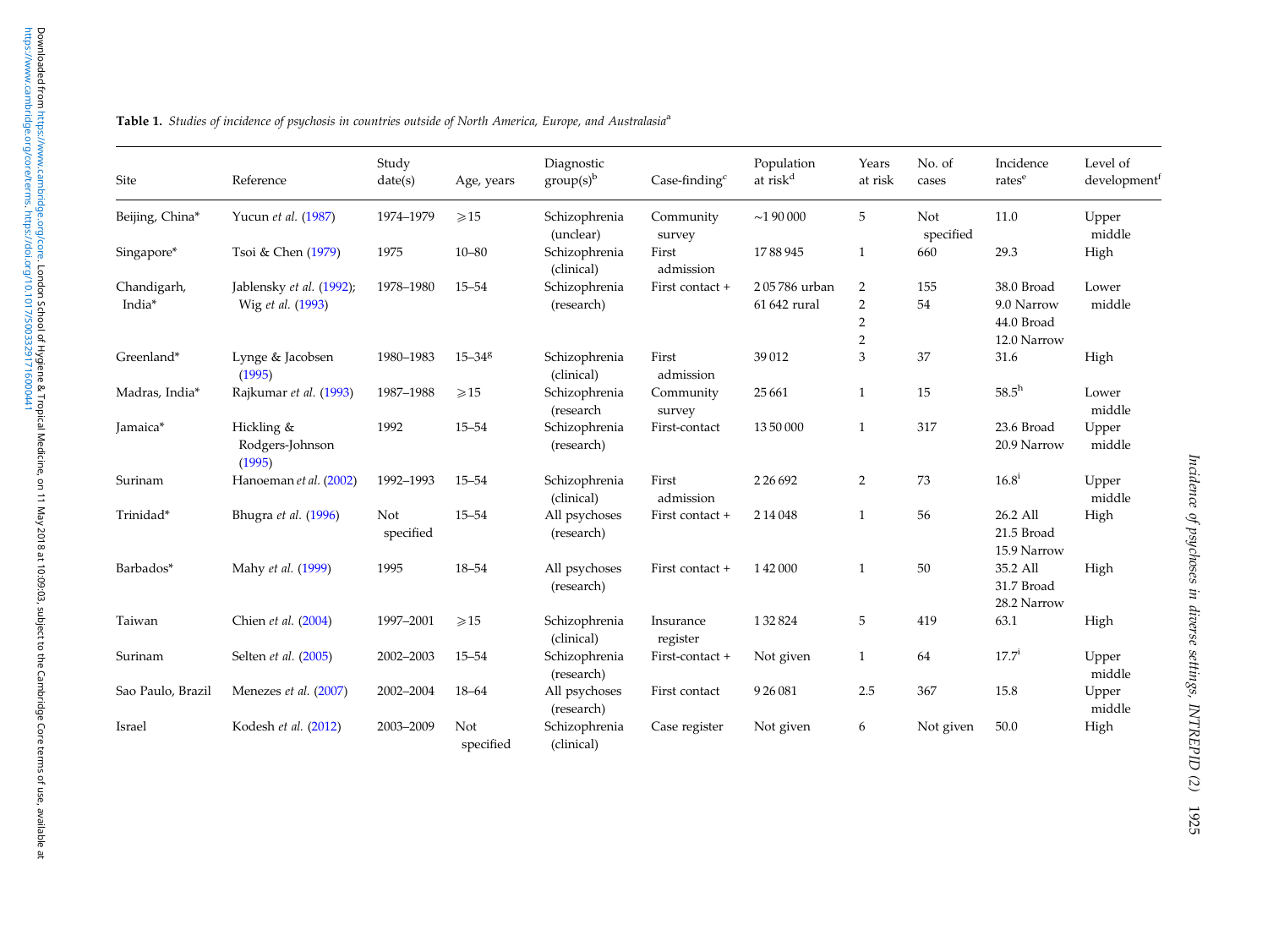| Table 1 (cont.)                |                                                                                                                                                                                                                                                                                                                                                                                                                                                                                                                                                                                                                                                                                                                                                                                                                                                                                                                                                                                                                                                                                                                                                                                                                                                                                                                                          |                  |            |                             |                                                                                                                       |                                    |                  |                 |                                 |                                      |
|--------------------------------|------------------------------------------------------------------------------------------------------------------------------------------------------------------------------------------------------------------------------------------------------------------------------------------------------------------------------------------------------------------------------------------------------------------------------------------------------------------------------------------------------------------------------------------------------------------------------------------------------------------------------------------------------------------------------------------------------------------------------------------------------------------------------------------------------------------------------------------------------------------------------------------------------------------------------------------------------------------------------------------------------------------------------------------------------------------------------------------------------------------------------------------------------------------------------------------------------------------------------------------------------------------------------------------------------------------------------------------|------------------|------------|-----------------------------|-----------------------------------------------------------------------------------------------------------------------|------------------------------------|------------------|-----------------|---------------------------------|--------------------------------------|
| Site                           | Reference                                                                                                                                                                                                                                                                                                                                                                                                                                                                                                                                                                                                                                                                                                                                                                                                                                                                                                                                                                                                                                                                                                                                                                                                                                                                                                                                | date(s)<br>Study | Age, years | Diagnostic<br>$group(s)^b$  | Case-finding <sup>c</sup>                                                                                             | Population<br>at risk <sup>d</sup> | at risk<br>Years | No. of<br>cases | Incidence<br>rates <sup>e</sup> | development <sup>1</sup><br>Level of |
| KwaZulu Natal,<br>South Africa | <b>Burns &amp; Esterhuizen</b><br>(2008)                                                                                                                                                                                                                                                                                                                                                                                                                                                                                                                                                                                                                                                                                                                                                                                                                                                                                                                                                                                                                                                                                                                                                                                                                                                                                                 |                  | $15 - 49$  | Non-affective<br>(research) | First-contact                                                                                                         | 508275                             |                  | 160             | 31.5                            | middle<br>Upper                      |
|                                | <sup>a</sup> Table does not include five studies published in China, due to limited information in published reports. Reported incidence rates in these studies, mainly for schizophrenia and<br><sup>c</sup> First contact+ indicates case-finding involved screening of all mental health services, plus efforts to go beyond this to include, for instance, key informants, etc.<br><sup>t</sup> Current country level of economic development, according to the World Bank. These dassifications may have changed since the study was conducted.<br><sup>b</sup> Whether diagnosis was determined on the basis of clinical records or using standardized research criteria is specified in parentheses.<br><sup>8</sup> No age range was specified; this age range, therefore, is the age range of cases included in the study.<br>which use a variety of methods, range from 11 to 35/1 00 000. (All are included in McGrath et al. 2004.)<br>Therefore, the incidence rate reported in the table is the one we calculated using the population at risk.<br><sup>d</sup> Population at risk is not multiplied by number of years at risk.<br><sup>h</sup> In the published report, the incidence rate is 35/100 000. I<br><sup>e</sup> Incidence rates are per 100000 person-years at risk.<br>* Included in McGrath et al. (2004). |                  |            |                             | However, this is calculated based on the total population in the study catchment area and not the population at risk. |                                    |                  |                 |                                 |                                      |

## Detection systems

We established extensive case detection systems in each site, tailored to the local healthcare systems, that incorporated all mental health providers (public and private, including psychiatrists and mental health nurses), the major spiritual and traditional healers, and a network of key informants (including primary-care doctors and nurses) (Morgan et al. [2015\)](#page-9-0). We further provided all staff, healers, and informants with training and information materials on psychoses (developed from qualitative studies in each site; Cohen et al. unpublished data) to ensure a shared understanding of the problems and behaviours of interest. In Chengalpet, this system was augmented by locating five research workers within the local communities to periodically approach local residents at communal meeting points (where groups of residents would often congregate) to enquire about possible cases.

## Inclusion and exclusion criteria

Our inclusion and exclusion criteria were identical to those used in the UK AESOP study (Kirkbride et al. [2006\)](#page-9-0), which in turn were based on those used in the WHO Ten Country study (Jablensky et al. [1992\)](#page-9-0), i.e. inclusion criteria: age 18–64 years; resident in catchment area at time of case detection; evidence of psychotic symptoms or experiences in past 12 months; not treated with antipsychotics for 3 continuous months prior to the start of recruitment. Exclusion criteria: evidence of psychotic symptoms precipitated by an organic cause; central nervous system disease; transient psychotic symptoms resulting from acute intoxication.

These criteria were purposefully broad (i.e. all psychoses without substantive treatment with antipsychotic medication prior to the start of the study), and, following most previous studies, did not specify a limit on the length of psychosis prior to detection. However, for analyses, we did distinguish cases with long (i.e. >2 years) and short (i.e. <2 years) duration of psychosis. In studies in the UK (e.g. AESOP), over 80% of cases included in incidence samples have a duration of untreated psychosis of <2 years (Morgan et al. [2006\)](#page-9-0). Our short duration group, then, was defined to be as comparable as possible to previous studies in settings with more developed and accessible mental health services.

## Case ascertainment and data collection

In the study periods in each site, we identified all those aged 18–64 years who presented to mental health services or spiritual and traditional healers or who were known to key informants (including primary-care doctors and nurses) and who met our inclusion criteria. Using the terminology from [Table 1,](#page-2-0) this case-finding

Standardized rate.

Therefore, the incidence rate reported in the table is the one we calculated using the population at risk. is and ardized rate.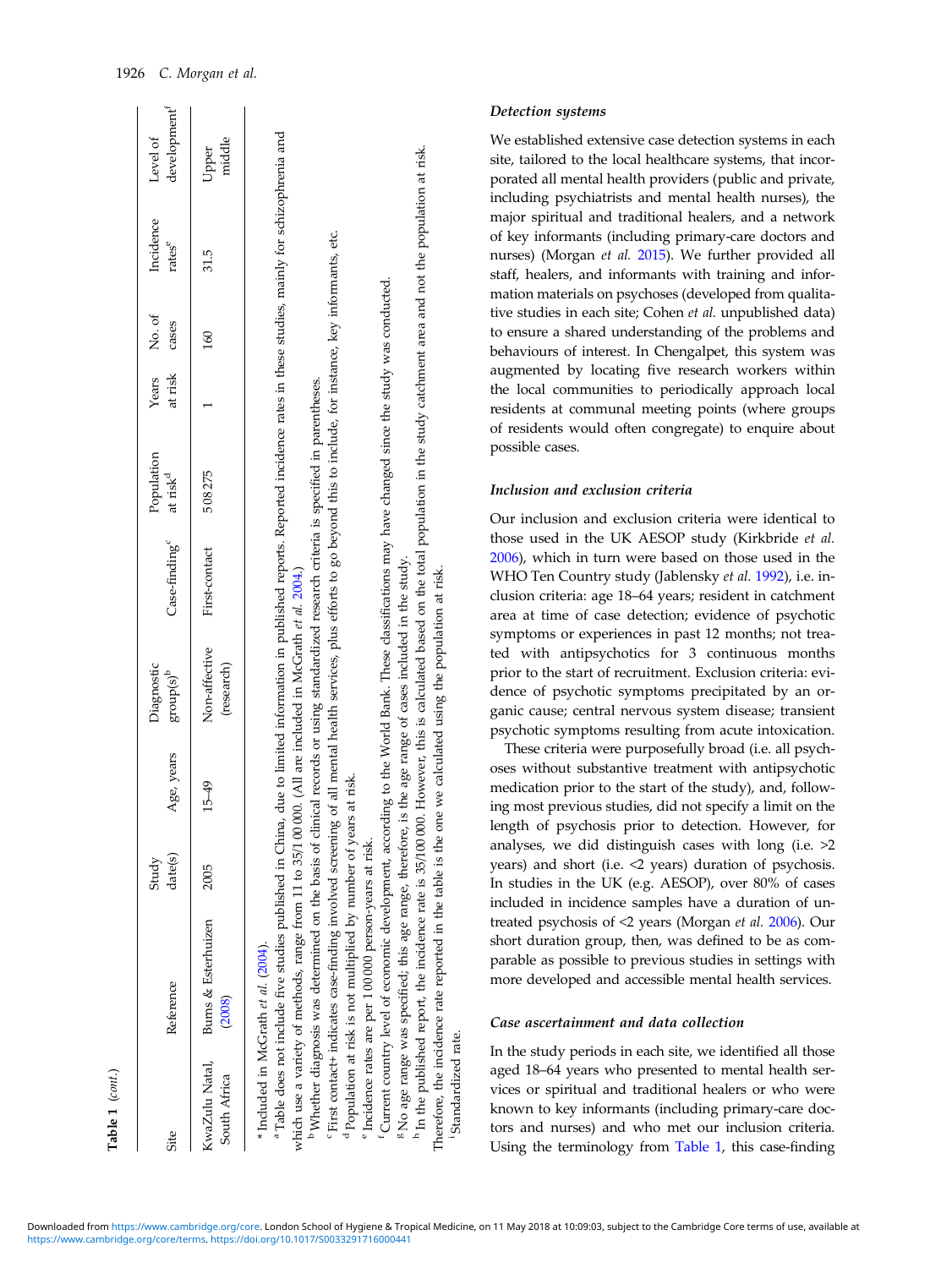strategy is first-contact +, i.e. screening of all mental health services for first contact cases, plus efforts to go beyond this to include healers and informants. A team of researchers in each site was responsible for checking, on at least a weekly basis, with all providers, healers, and informants. All potential cases were screened for inclusion using the Screening Schedule for Psychosis (Jablensky et al. [1992\)](#page-9-0). Information on sociodemographics and past and current symptoms and health service contacts and treatment on all those who passed the screen was collated from potential cases, informants, and clinical records (where available) using translated versions of the MRC Sociodemographic Schedule (Mallett, [1997\)](#page-9-0), the WHO Personal and Psychiatric History Schedule (PPHS; WHO, [1993](#page-10-0)), and the Schedules for Clinical Assessment in Neuropsychiatry (SCAN; WHO, [1992](#page-10-0)). This information was used to determine inclusion and diagnosis.

All researchers in each site underwent extensive training throughout the project in inclusion and exclusion criteria and in each assessment that comprised: face to face training; online training materials (http:// www.intrepidresearch.org/training); and ongoing supervision from site PIs (R.T., O.G., G.H.). For all relevant instruments we conducted inter-rater reliability exercises. Researchers in each site independently rated videos of assessments (http://www.intrepidresearch.org/training) and ratings by each pair of researchers were compared by calculating kappa statistics. These indicated moderate (range 0.41–0.60) to good (range 0.61–0.80) agreement among raters across all sites. Diagnoses were determined by consensus (Kirkbride et al. [2006\)](#page-9-0). In each site, researchers presented information from clinical interviews and, where available, clinical notes to the research team and PIs. On the basis of this, and ensuing discussions, consensus diagnoses were agreed.

## Leakage

In each site, at the end of case recruitment we conducted leakage studies to identify any possible cases meeting our inclusion criteria who may have been missed. This involved researchers systematically checking, where possible, new admissions ledgers and registers for in-patient and out-patient services and, as appropriate, completing final checks with healers and informants.

## Analysis

Incidence rates are expressed per 1 00 000 person-years at risk. Direct standardization was used to estimate sex and age-standardize rates across sites using the World (WHO 2000–2015) Standard Population (http://seer. cancer.gov/stdpopulations/world.who.html). To examine

variations in incidence, incidence rate ratios were modelled using Poisson regression to adjust for sex and age.

#### Ethical standards

The authors assert that all procedures contributing to this work comply with the ethical standards of the relevant national and institutional committees on human experimentation and with the Helsinki Declaration of 1975, as revised in 2008.

## Results

In each catchment area we screened large numbers of potential cases during the periods of case identification (Chengalpet 480, Ibadan 559, Trinidad 117). The majority were not eligible, primarily because of prior treatment or residence outside of the catchment areas, and we had insufficient information to determine eligibility on a small number (Chengalpet 18, Ibadan 0, Tunapuna-Piarco 9). From those screened, we identified 147 cases who met our inclusion criteria (Chengalpet 64, Ibadan 48, Tunapuna-Piarco 35) (see flow charts in the supplementary material). There were marked differences between sites in the sources through which cases were identified, reflecting differences in the structure of local healthcare systems (Morgan et al. [2015](#page-9-0)). In Tunapuna-Piarco, over 90% were identified through mental health services; in Ibadan around half were identified through services and around half through spiritual and traditional healers; and in Chengalpet, around 90% were identified through non-providers (i.e. key informants and local residents) (Supplementary Table S2).

## Clinical and demographic characteristics

In Chengalpet and Tunapuna-Piarco, roughly half the cases received a diagnosis of schizophrenia (ICD-10, F20.X) and half of another psychotic disorder (e.g. delusional disorder, bipolar disorder with psychotic symptoms, etc.). By contrast, almost 90% of cases in Ibadan received a diagnosis of schizophrenia. In Chengalpet, duration of psychosis prior to detection (median, 232 weeks) was longer than in both Ibadan (median 13 weeks) and Tunapua-Piarco (median 38 weeks). Following onset, almost half the cases in Tunapuna-Piarco first sought or received help from a mental health professional and, by the point of inclusion in the study, over 90% had had a contact with a mental health professional. This contrasts with Chengalpet and Ibadan, where a majority first sought or received help from a spiritual or traditional healer and, at point of inclusion, around a third in each site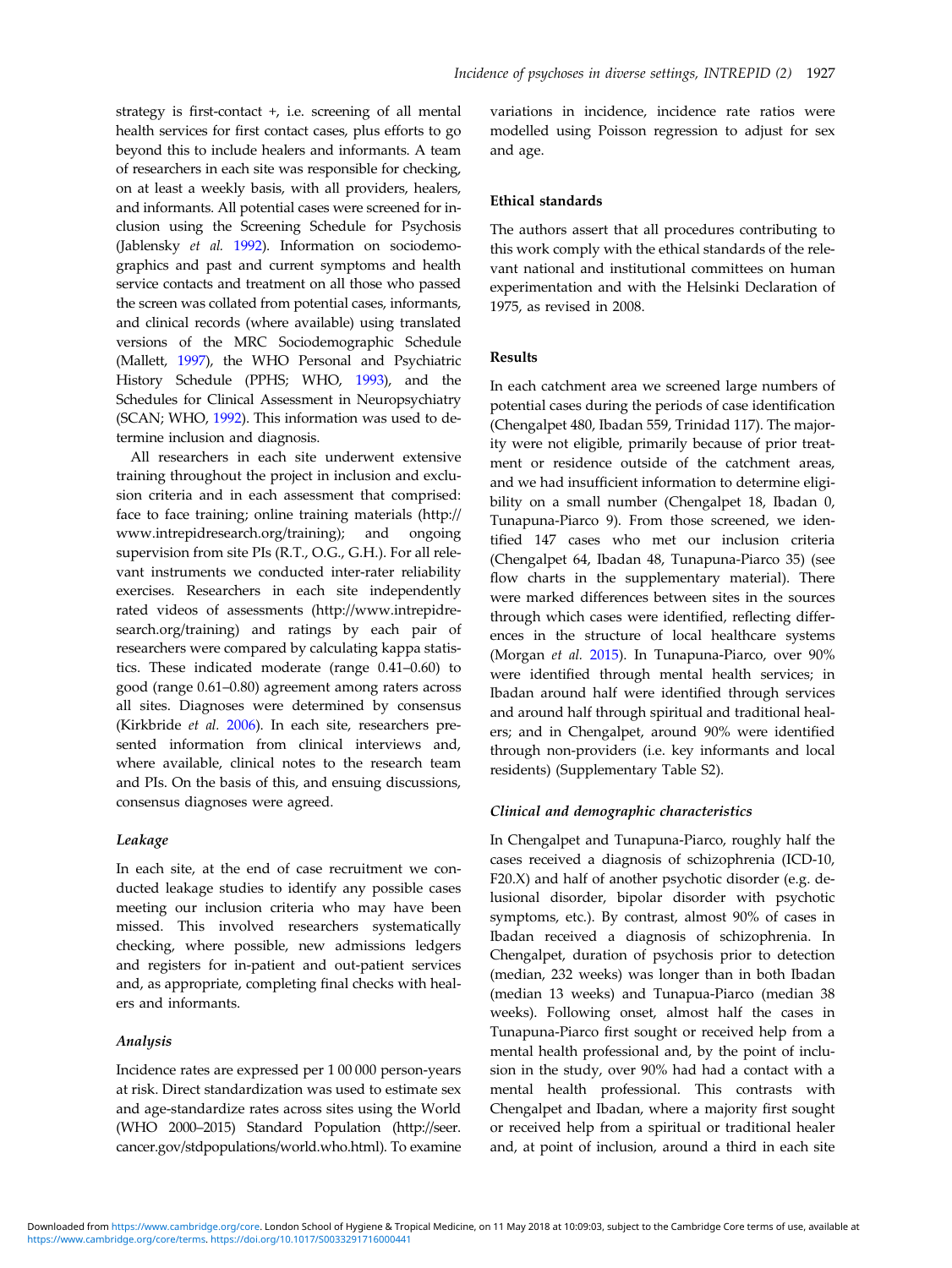had had no contact with a mental health professional (Supplementary Table S3).

The cohort in Chengalpet was older (mean age 39.8 years) at detection than in both Ibadan (mean age 31.0 years) and Tunapuna-Piarco (mean age 33.4 years). This, however, was mainly a reflection of differences in duration of psychosis prior to detection; when age of onset was considered, the evidence for differences in age of onset was weaker (mean age of onset: Chengalpet 33.8, Ibadan, 30.3, Tunapuna-Piarco, 31.6;  $p = 0.150$ ). The gender distributions also differed. There were more women in Ibadan (68.8%) and in Chengalpet (56.2%) and fewer women in Tunapuna-Piarco (42.9%). In Chengalpet (but not Ibadan or Tunapuna-Piarco), these proportions were reversed for cases with schizophrenia (i.e. fewer women, 43.2%) (Supplementary Table S3).

## Incidence rates of untreated psychoses

The overall age and sex-standardized rates of all untreated psychoses were 45.9 in Chengalpet, 31.2 in Ibadan, and 36.9 in Tunapuna-Piarco, with no strong evidence that these rates varied by more than chance, i.e. Ibadan v. Chengalpet [incidence rate ratio (IRR) 0.82, 95% confidence interval (CI) 0.56–1.19], Tunapuna-Piarco v. Chengalpet (IRR 0.83, 95% CI  $(0.55-1.25)$  ([Table 2,](#page-6-0) [Fig. 1](#page-7-0)a). This was also the case for schizophrenia, i.e. no strong evidence of variation. There was, however, some evidence that the rate of other psychoses was lower in Ibadan compared with the other sites, e.g. Ibadan v. Chengalpet (IRR 0.20, 95% CI 0.08–0.51).

When we restricted the analyses to only those with a short duration of psychosis, there was more evidence of variations. For example, the overall age- and sexstandardized rates, compared with Chengalpet [incidence rate (IR) 15.5], were higher in Ibadan (IR 29.1, IRR 2.06, 95% CI 1.25–3.41) and Trinidad (IR 26.5, IRR 1.73, 95% CI 0.98–3.05) [\(Table 2,](#page-6-0) [Fig. 1](#page-7-0)b). These differences were mainly in rates of schizophrenia, i.e. Ibadan v. Chengalpet (IRR 3.66, 95% CI 1.92–6.97) and Tunapuna-Piarco v. Chengalpet (IRR 1.84, 95% CI 0.85–3.98). Nonetheless, the lower rate of other psychoses in Ibadan was still, to some extent, evident when restricted to short duration cases, e.g. Ibadan v. Chengalpet (IRR 0.37, 95% CI 0.12–1.16).

## Sex- and age-specific incidence rates

Given that the number of cases in each site was relatively small, it is difficult to make confident inferences regarding patterns of incidence by sex or age. Still, for completeness, analyses by sex and age are provided in Supplementary Tables S4–S6 and Supplementary Figs S1 and S2.

Tentatively, in Chengalpet and Tunapuna-Piarco there was no evidence of sex differences in rates of all psychoses [women v. men: Chengalpet (IRR 1.33, 95% CI 0.81–2.17); Tunapuna-Piarco (IRR 0.75, 95% CI 0.39–1.47)]. However, when stratified by diagnosis, there was some evidence that the rate of other psychoses was higher in women in Chengalpet (IRR 2.94, 95% CI 1.24–6.95). In Ibadan there was some evidence that overall rates were higher in women (IRR 1.97, 95% CI 1.07–3.63); this broadly held for schizophrenia (IRR 1.67, 95% CI 0.89–3.12). When analyses were restricted to those with a short duration of psychosis, these patterns were broadly the same (Supplementary Table S3). Finally, and more tentatively still, our data suggest age-specific rates in Ibadan and Tunapuna-Piarco broadly follow what has been previously reported, i.e. peak during 20s with a decline thereafter, but not in Chengalpet, where rates were more consistent through to mid-40s (Supplementary Tables S4 and S5; Supplementary Figs S1 and S2).

#### Leakage studies

From the leakage studies we identified a further 21 possible cases (Chengalpet 9, Ibadan 4, Tunapuna-Piarco 8), suggesting upwards of between 8% and 18% of cases were missed in each site. Due to limited information available on these individuals, we did not include them in the analyses above. However, they do provide a basis for estimating the upper range for incidence rates in each site (Supplementary Table S7).

## Discussion

We identified more cases in each catchment area than anticipated and our estimated incidence rates are at the upper end of those reported in previous studies (McGrath et al. [2004\)](#page-9-0). This allowed us to examine in more detail than anticipated variations within and among sites in the clinical and demographic characteristics of cases and rates of disorder. We found that: (a) in Chengalpet and Ibadan, most cases were identified outside of mental health services and, at point of ascertainment, around a third in each of these sites had not had any contact with a health professional; (b) age of onset was older and duration of psychosis was longer in Chengalpet; and  $(c)$  the incidence of short duration psychosis was higher in Ibadan and Tunapuna-Piarco than Chengalpet, with this being most marked for schizophrenia in Ibadan.

## Methodological issues

Before considering these findings further, a number of methodological issues need to be addressed. First, while the number of cases included in each site is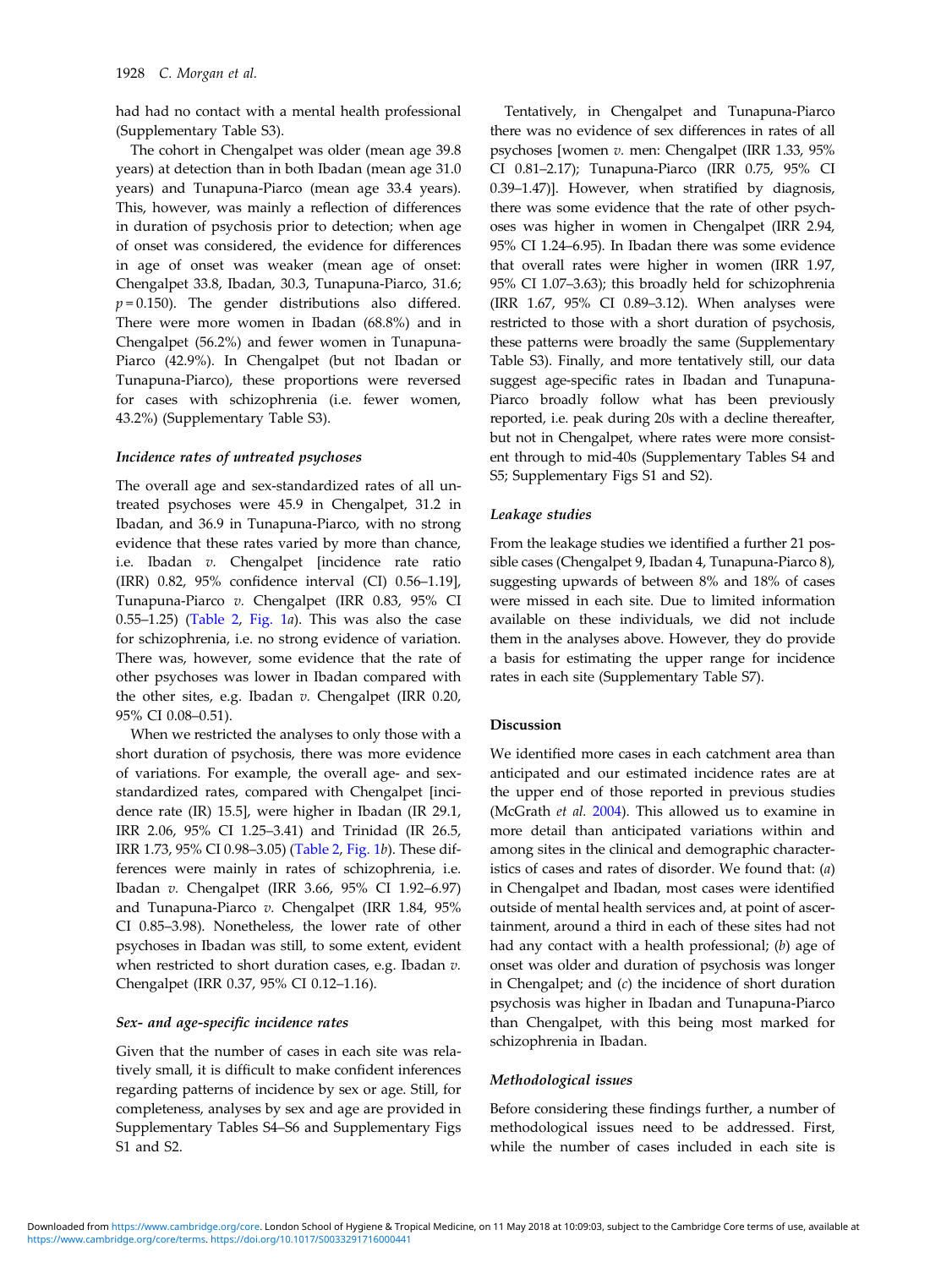|               | Person-years<br>at risk | All<br>cases | Rate <sup>a</sup> | 95% CI        | <b>IRR</b> | 95% CI                   | Short<br>duration<br>cases | Rate <sup>c</sup> | 95% CI        | IRR <sup>b</sup> | 95% CI          |
|---------------|-------------------------|--------------|-------------------|---------------|------------|--------------------------|----------------------------|-------------------|---------------|------------------|-----------------|
| All psychoses |                         |              |                   |               |            |                          |                            |                   |               |                  |                 |
| Chengalpet    | 148961                  | 64           | 45.9              | 34.5-57.3     | 1.00       | $\overline{\phantom{0}}$ | 23                         | 15.5              | $9.1 - 22.0$  | 1.00             | $\qquad \qquad$ |
| Ibadan        | 1 35 240                | 48           | 31.2              | $22.2 - 40.3$ | 0.82       | $0.56 - 1.19$            | 45                         | 29.1              | $20.4 - 37.8$ | 2.06             | $1.25 - 3.41$   |
| Tunapuna      | 98 260                  | 35           | 36.9              | 24.6-49.1     | 0.83       | $0.55 - 1.25$            | 25                         | 26.5              | $16.1 - 36.9$ | 1.73             | $0.98 - 3.05$   |
| Schizophrenia |                         |              |                   |               |            |                          |                            |                   |               |                  |                 |
| Chengalpet    | 148961                  | 37           | 27.2              | $18.3 - 36.0$ | 1.00       |                          | 12                         | 8.3               | $3.6 - 13.1$  | 1.00             |                 |
| Ibadan        | 1 35 240                | 43           | 27.5              | $19.1 - 36.0$ | 1.29       | $0.83 - 2.00$            | 41                         | 26.3              | $18.1 - 34.5$ | 3.66             | 1.92-6.97       |
| Tunapuna      | 98 260                  | 18           | 19.4              | $10.4 - 28.4$ | 0.73       | $0.42 - 1.29$            | 14                         | 15.2              | $7.2 - 23.2$  | 1.84             | $0.85 - 3.98$   |
| Other         |                         |              |                   |               |            |                          |                            |                   |               |                  |                 |
| psychoses     |                         |              |                   |               |            |                          |                            |                   |               |                  |                 |
| Chengalpet    | 148961                  | 27           | 18.8              | 11.6-25.9     | 1.00       | $\qquad \qquad -$        | 11                         | 7.2               | $2.9 - 11.5$  | 1.00             |                 |
| Ibadan        | 1 35 240                | 5            | 3.7               | $0.3 - 7.0$   | 0.20       | $0.08 - 0.51$            | 4                          | 2.8               | $1.0 - 5.7$   | 0.37             | $0.12 - 1.16$   |
| Tunapuna      | 98 260                  | 17           | 17.4              | $9.1 - 25.7$  | 0.96       | $0.52 - 1.77$            | 11                         | 11.3              | $4.6 - 18.0$  | 1.62             | $0.70 - 3.75$   |

<span id="page-6-0"></span>Table 2. Age and sex standardized rates of all and of short duration psychosis

<sup>a</sup> All cases.

<sup>b</sup> Adjusted for age and sex; modelled using Poisson regression.

 $c$  Recent onset (i.e. duration of psychosis of  $\leq$  years) cases only.

similar to – and in many instances higher than – the numbers that have formed the basis for other reports, they are nonetheless relatively small. The study was primarily designed to evaluate feasibility and was not powered to test hypotheses concerning, for example, differences in rates of disorder among sites. Consequently, our data on the clinical and demographic characteristics of cases and our estimates of incidence rates and rate ratios are imprecise and necessarily tentative.

Second, we cannot exclude the possibility that – despite our efforts to extend case-finding beyond professional mental health services – we still missed cases. Our case detection systems in each site were not complete. For example, in Chengalpet we could only cover the major healing sites known to provide care for those with a mental disorder and, even then, consistently engaging with them was difficult, in part due to lack of trust (Morgan et al. [2015\)](#page-9-0). To address this in Chengalpet, we incorporated an additional strategy of approaching local residents at communal meeting points to supplement case-finding. This identified a large number of cases with a long untreated disorder [i.e. 15 (50%) of cases identified via this strategy had a duration of >2 years] and it may be that these cases were missed in other sites, a possibility hinted at by differences in duration of disorder among sites (especially the short duration in Ibadan). Consequently, some of the differences observed between Chengalpet and the other sites may be a function of this methodological difference. (Because of this, we now plan to incorporate a similar strategy into case-finding in the

other sites in the next stage of our programme.) Related to this, the relatively low proportion of cases in Ibadan with a non-schizophrenia diagnosis may be due to our having missed cases with, for example, affective psychoses. Further, our leakage studies found additional possible cases in each site. The proportion of possible leakage cases identified, however, was in line with the proportions in other studies (e.g. AESOP, 13%; Kirkbride et al. [2006\)](#page-9-0). Still, that cases were very likely missed underscores the importance of conducting longer term programmes in which case detection systems develop and consolidate, as trust and familiarity increases.

Finally, our inclusion criteria were purposefully broad and in particular did not limit inclusion on the basis of duration of psychosis. This is in line with most previous studies, including AESOP (Kirkbride et al. [2006\)](#page-9-0) and the WHO Ten-Country study (Jablensky et al. [1992](#page-9-0)), and this approach has the advantage of, ultimately, enabling samples to be subdivided by duration to examine whether and how this influences findings, which is indeed what we did. However, it is still important to keep this issue at the forefront when comparing findings across samples and studies. For example, in this study Chengalpet had the highest rates when all cases were included and the lowest rates when only those with a short duration were included. Indeed, this issue raises fundamental questions about how to estimate incidence rates in different settings. In the UK, for example, where mental health services are well developed and widely available and where over 80% of those included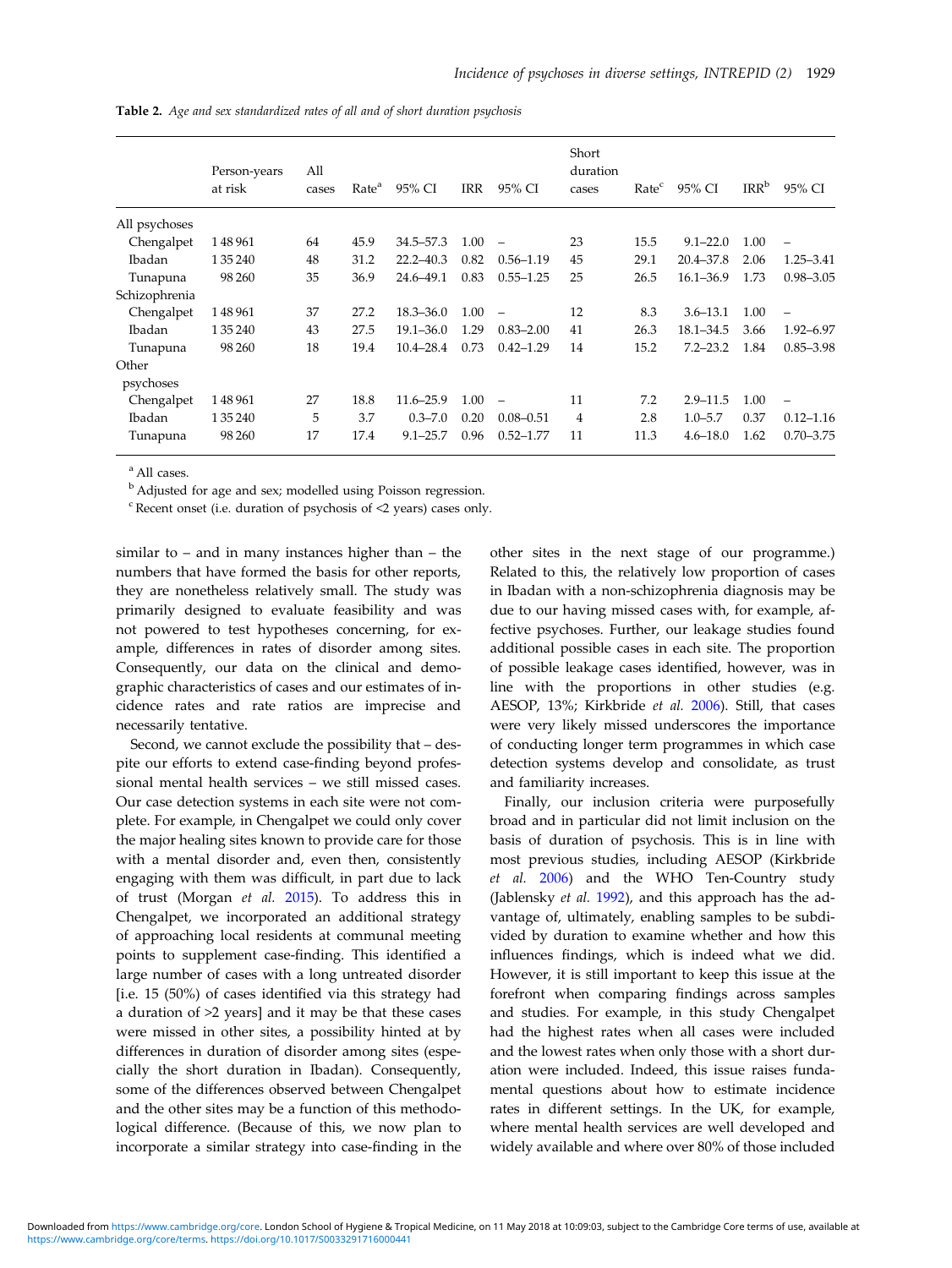<span id="page-7-0"></span>

Fig. 1. Sex and age standardized rates by site and diagnosis. (a) All cases, (b) Short duration cases.

in incidence studies have a duration of psychosis of <2 years, first contact may provide a robust proxy for incidence. However, in Chengalpet it is less clear that such an approach is valid, as a relatively large proportion of included cases have a long-standing disorder. To deal with this, conducting studies over a longer period of time and basing estimates of incidence on short duration cases only may provide the basis for ensuring greater comparability of findings across diverse healthcare systems.

### Psychoses elsewhere

The above methodological issues notwithstanding, the sheer paucity of research on untreated (incident) psychoses in settings other than North America, Europe, and Australasia means that our data have value both in adding to the available literature and in demonstrating the necessity and feasibility of conducting robust and comparable epidemiological studies of psychoses in diverse settings.

In all sites, our estimated incidence rates for all psychoses were high (31–46/1 00 000), with the rate in Chengalpet being very similar to that reported for rural Chandigarh in the WHO Ten Country Study. They are at the upper end of rates reported in previous studies in low- and middle-income settings (see [Table 1](#page-2-0)), including those that have used the most comparable methods. For example, studies in Brazil (Menezes et al. [2007\)](#page-9-0), Trinidad (Bhugra et al. [1996](#page-9-0)), and Barbados (Mahy et al. [1999](#page-9-0)) that applied the same inclusion criteria reported rates between 15 and 35/1 00 000 per year. It is notable that the highest reported rate is from the study in Barbados, which – as far as we could ascertain – was the only one that sought to extend case-finding to religious institutions. The authors, however, do not report on how many cases were found via the institutions they covered. Further, our rates are high compared with studies in high-income countries. In AESOP, for example, rates of all psychotic disorders in all sites was 32.1/1 00 000; this, however, was inflated by the inclusion of a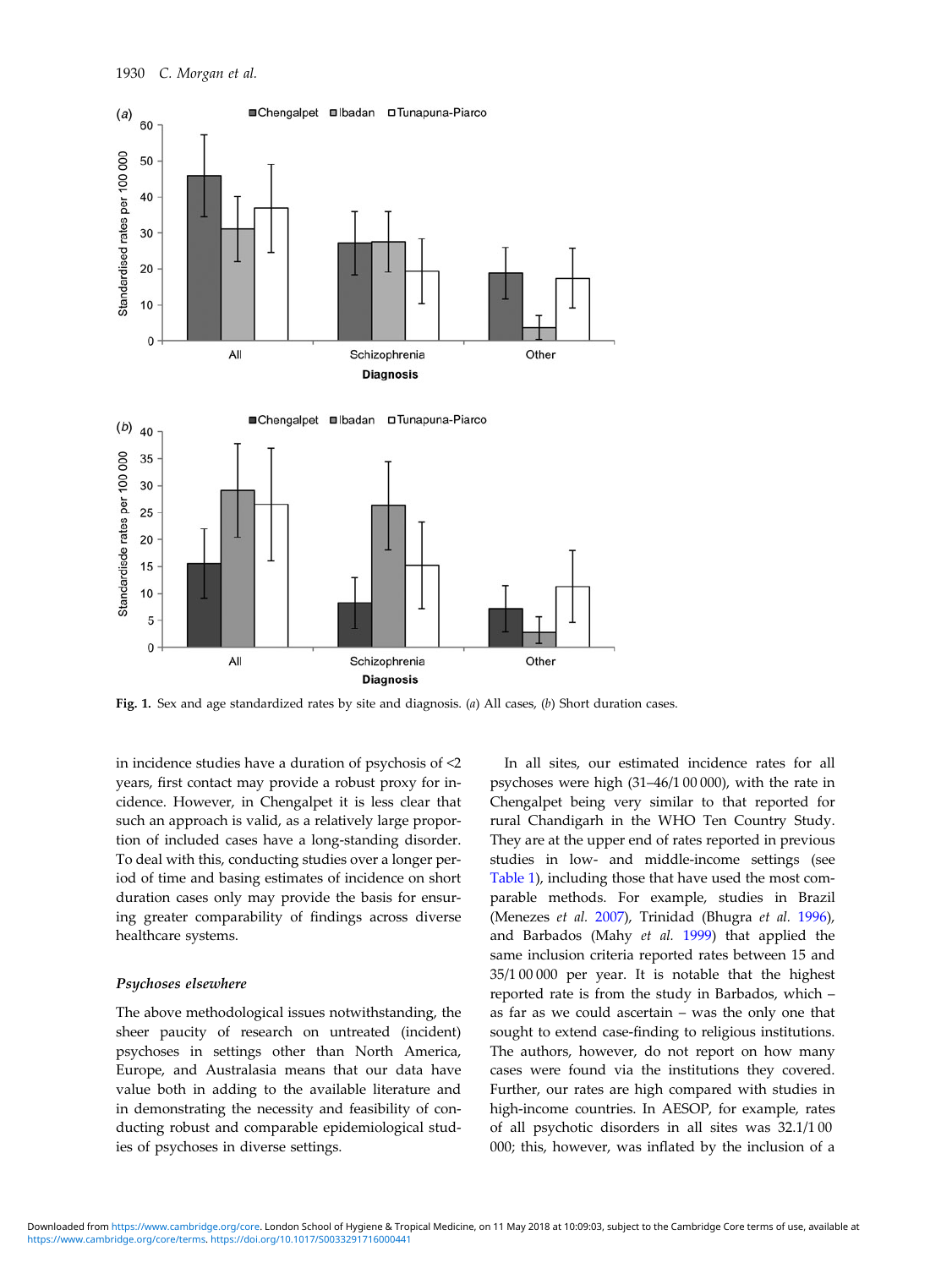site in London (49.4). In Bristol and Nottingham, rates were 20.4 and 23.9/1 00 000 (Kirkbride et al. [2006](#page-9-0)). When only short duration cases were considered, rates were inevitably lower, further underscoring the importance of clarity and consistency on duration of disorder in comparing rates across studies. This noted, it does seem that case-finding methods that extend beyond mental health services in relatively lowresource settings do detect more cases and provide more valid estimates of incidence. Furthermore, it is important to bear in mind that incidence rates are unlikely to remain static over time. That our rates are relatively high may reflect increases under pressures of economic and population growth. This is, of course, speculation. It is, though, an intriguing hypothesis that can only be tested by constituting long-term programmes of research that can provide robust estimates in diverse settings over time.

While there was no strong evidence that rates for all cases varied across sites, there were intriguing differences in rates of short duration psychoses within and among sites. These have to be considered cautiously, as the above caveats about methodological limitations mean it is possible these differences are due to chance or bias. This notwithstanding, it is notable that – when considering short duration cases – rates differed across sites and the highest was in Ibadan, which contained the most densely populated area in any of the sites (population densities: Ibadan South East  $15674/km^2$ , Ona Ara 916/km<sup>2</sup>, Chengalpet 1648/km<sup>2</sup>, Tunapuna-Piarco  $476/\text{km}^2$ ). It is unclear to what extent the apparent association between the incidence of psychoses and population density extends beyond the northern European cities in which it has been reported. Menezes et al. ([2007](#page-9-0)), for example, found a low rate of around 15/1 00 000 in a catchment area in Sao Paulo, one of the most densely populated cities in the world. The association, then, between psychoses and population density may be more complex than research to date suggests; investigating this further in a wider range of cities, across different continents, may provide novel insights into the kinds of environments that foster the development of psychoses. One factor that may complicate the picture is infant mortality and life expectancy. If those most at risk of schizophrenia (e.g. due to prenatal and/or perinatal complications) are more likely to die in infancy or during childhood and adolescence, then rates of disorder may be low – or at least lower than they would otherwise be – in countries with higher infant mortality rates and lower life expectancy. Furthermore, the low rates in Chengalpet and relatively high rates in Ibadan and Tunapuna-Piarco mirror differences observed in Europe in migrants from India, West Africa, and the Caribbean (e.g. Fearon et al. [2006](#page-9-0)), a tantalizing observation that further hints at the potential for studies in such settings to cast light on population differences observed in high-income countries.

There were also noteworthy differences among sites in the age and sex distributions of the samples. Even after accounting for duration of illness, the average age of onset was older in Chengalpet than in Ibadan and Tunapuna-Piarco; and in both Ibadan and Tunapuna-Piarco, while the age distribution of risk broadly followed the pattern reported elsewhere (i.e. peak during 20s and dropping off thereafter), the average age of onset was still at the high end of what has been reported in other studies, both in high-income countries (McGrath et al. [2004\)](#page-9-0) and in previous studies in low- and middle-income countries (e.g. around 50% of those included in the India and Nigeria sites of the WHO Ten-Country study were aged 15–24 years). It is of note, in relation to this, that studies in high-income countries have tended to find an older average age of onset the broader the case-finding net has been cast (e.g. AESOP; Kirkbride et al. [2006](#page-9-0)). While our sample sizes are such that we must be cautious in overinterpreting the findings on age, they do nonetheless at least raise the possibility that age of onset may differ across settings, which may (in turn) reflect differences in the distribution of and exposure to environmental risk factors over the life-course. A similar observation can be made regarding sex. That is, the higher incidence in women in Ibadan may be due to chance or an artefact of the study; alternatively, it may reflect a real difference in the sex distribution (and in risk factors) across settings. At the very least, these findings raise questions about how universal the age and sex distributions typically reported in studies from high-income countries are.

## Conclusion

Our study demonstrates the feasibility – and necessity – of conducting comparable epidemiological studies of psychoses in more diverse settings, which are tailored to local healthcare systems. Such work has the potential to broaden the scope, and substantially increase the rigour and value, of research on psychoses beyond the usual settings, producing data of importance for our understanding of all aspects of psychoses and of direct relevance to the needs of local populations.

## Supplementary material

For supplementary material accompanying this paper visit http://dx.doi.org/10.1017/S0033291716000441

#### Acknowledgements

This research is funded by the Wellcome Trust (WT094525). Craig Morgan is further supported by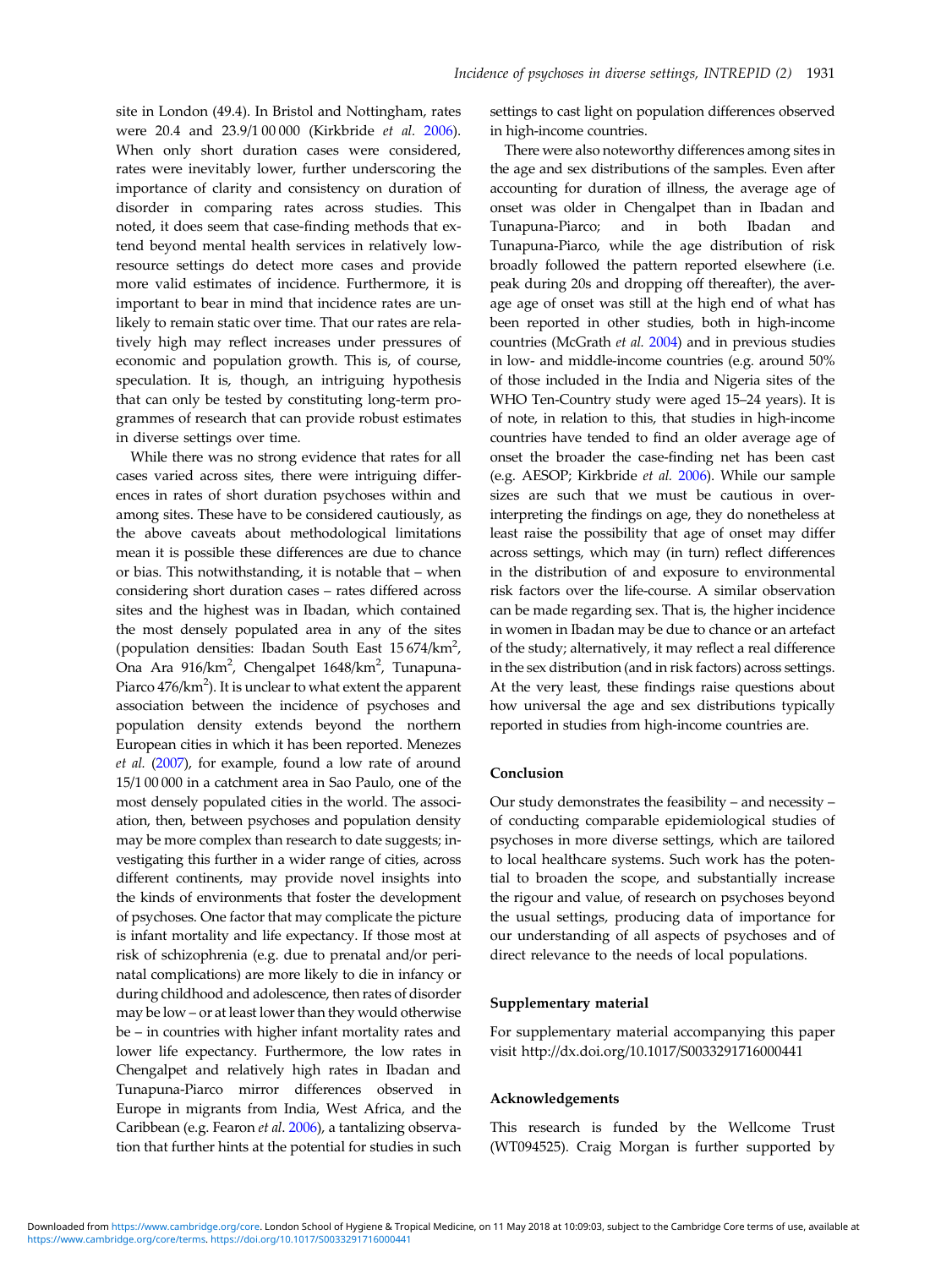<span id="page-9-0"></span>funding from the Wellcome Trust (WT087417); European Union (European Community's Seventh Framework Program (grant agreement no. HEALTH-F2-2009-241909) (Project EU-GEI)); and a European Research Council Consolidator Award (ERC-2014- CoG – 648837\_REACH).

## Declaration of Interest

Robin Murray is an editor of Psychological Medicine.

### References

- Allardyce J, Gilmour H, Atkinson J, Rapson T, Bishop J, McCreadie RG (2005). Social fragmentation, deprivation and urbanicity: relation to first-admission rates for psychoses. British Journal of Psychiatry 187, 401–406.
- Bhugra D, Hilwig M, Hossein B, Marceau H, Neehall J, Leff J, Mallett R, Der G (1996). First-contact incidence rates of schizophrenia in Trinidad and one-year follow-up. British Journal of Psychiatry 169, 587–592.
- Bourque F, van der Ven E, Malla A (2011). A meta-analysis of the risk for psychotic disorders among first- and secondgeneration immigrants. Psychological Medicine 41, 897–910.
- Burns JK, Esterhuizen T (2008). Poverty, inequality and the treated incidence of first-episode psychosis: an ecological study from South Africa. Social Psychiatry and Psychiatric Epidemiology 43, 331–335.
- Chien IC, Chou YJ, Lin CH, Bih SH, Chou P, Chang HJ (2004). Prevalence and incidence of schizophrenia among national health insurance enrollees in Taiwan, 1996–2001. Psychiatry and Clinical Neurosciences 58, 611–618.
- Faris R, Dunham H (1939). Mental Disorders in Urban Areas. University of Chicago Press: Chicago.
- Fearon P, Morgan C (2006). Environmental factors in schizophrenia: the role of migrant studies. Schizophrenia Buletinl 32, 405–408.
- Fearon P, Kirkbride JB, Morgan C, Dazzan P, Morgan K, Lloyd T, Hutchinson G, Tarrant J, Lun Alan Fung W, Holloway J, Mallett R, Harrison G, Leff J, Jones PBmMurray RM (2006). Incidence of schizophrenia and other psychoses in ethnic minority groups: results from the MRC AESOP Study. Psychological Medicine 36, 1541–1550.
- Hanoeman M, Selten JP, Kahn RS (2002). Incidence of schizophrenia in Surinam. Schizophrenia Research 54, 219–221.
- Hickling FW, Rodgers-Johnson P (1995). The incidence of first contact schizophrenia in Jamaica. British Journal of Psychiatry 167, 193–196.
- Hollingshead A, Redlich RC (1958). Social Class and Mental Illness. Wiley: London.
- Jablensky A, Sartorius N, Ernberg G, Anker M, Korten A, Cooper JE, Day R, Bertelsen A (1992). Schizophrenia: manifestations, incidence and course in different cultures: a World Health Organization ten-country study. Psychological Medicine 20, 1–97.
- Kirkbride JB, Fearon P, Morgan C, Dazzan P, Morgan K, Tarrant J, Lloyd T, Holloway J, Hutchinson G, Leff JP, Mallett RM, Harrison GL, Murray RM, Jones PB (2006). Heterogeneity in incidence rates of schizophrenia and other psychotic syndromes: findings from the 3-center AESOP study. Archives of General Psychiatry 63, 250–258.
- Kodesh A, Goldshtein I, Gelkopf M, Goren I, Chodick G, Shalev V (2012). Epidemiology and comorbidity of severe mental illnesses in the community: findings from a computerized mental health registry in a large Israeli health organization. Social Psychiatry and Psychiatric Epidemiology 47, 1775–1782.
- Lynge I, Jacobsen J (1995). Schizophrenia in Greenland: a follow‐up study. Acta Psychiatrica Scandinavica 91, 414–422.
- Mahy GE, Mallett R, Leff J, Bhugra D (1999). First-contact incidence rate of schizophrenia on Barbados. British Journal of Psychiatry 175, 28–33.
- Mallett R (1997). MRC Sociodemographic Schedule. Institute of Psychiatry: London.
- McGrath J, Saha S, Welham J, El Saadi O, MacCauley C, Chant D (2004). A systematic review of the incidence of schizophrenia: the distribution of rates and the influence of sex, urbanicity, migrant status and methodology. BMC Medicine 2, 13.
- Menezes PR, Scazufca M, Busatto GF, Coutinho LM, McGUIRE PK, Murray RM (2007). Incidence of firstcontact psychosis in Sao Paulo, Brazil. British Journal of Psychiatry 191, s102–s106.
- Morgan C, Abdul-Al R, Lappin JM, Jones P, Fearon P, Leese M, Croudace T, Morgan K, Dazzan P, Craig T, Leff J, Murray R (2006). Clinical and social determinants of duration of untreated psychosis in the AESOP first-episode psychosis study. British Journal of Psychiatry 189, 446–452.
- Morgan C, Hibben M, Esan O, John S, Patel V, Weiss HA, Murray RM, Hutchinson G, Gureje O, Thara R, Cohen A (2015). Searching for psychosis: INTREPID (1): systems for detecting untreated and first-episode cases of psychosis in diverse settings. Social Psychiatry and Psychiatric Epidemiology 50, 879–893.
- Morgan C, Lappin J, Heslin M, Donoghue K, Lomas B, Reininghaus U, Onyejiaka A, Croudace T, Jones PB, Murray RM, Fearon P, Doody GA, Dazzan P (2014a). Reappraising the long-term course and outcome of psychotic disorders: the AESOP-10 study. Psychological Medicine 44, 2713–2726.
- Morgan C, McKenzie K, Fearon P (2008). Society and Psychosis. Cambridge University Press: Cambridge.
- Morgan C, Reininghaus U, Fearon P, Hutchinson G, Morgan K, Dazzan P, Boydell J, Kirkbride JB, Doody GA, Jones PB, Murray RM, Craig T (2014b). Modelling the interplay between childhood and adult adversity in pathways to psychosis: initial evidence from the AESOP study. Psychological Medicine 44, 407–419.
- Morgan C, Reininghaus U, Reichenberg A, Frissa S, the SELCoH study team, Hotopf M, Hatch SL (2014c). Adversity, cannabis use and psychotic experiences: evidence of cumulative and synergistic effects. British Journal of Psychiatry 204, 346–353.